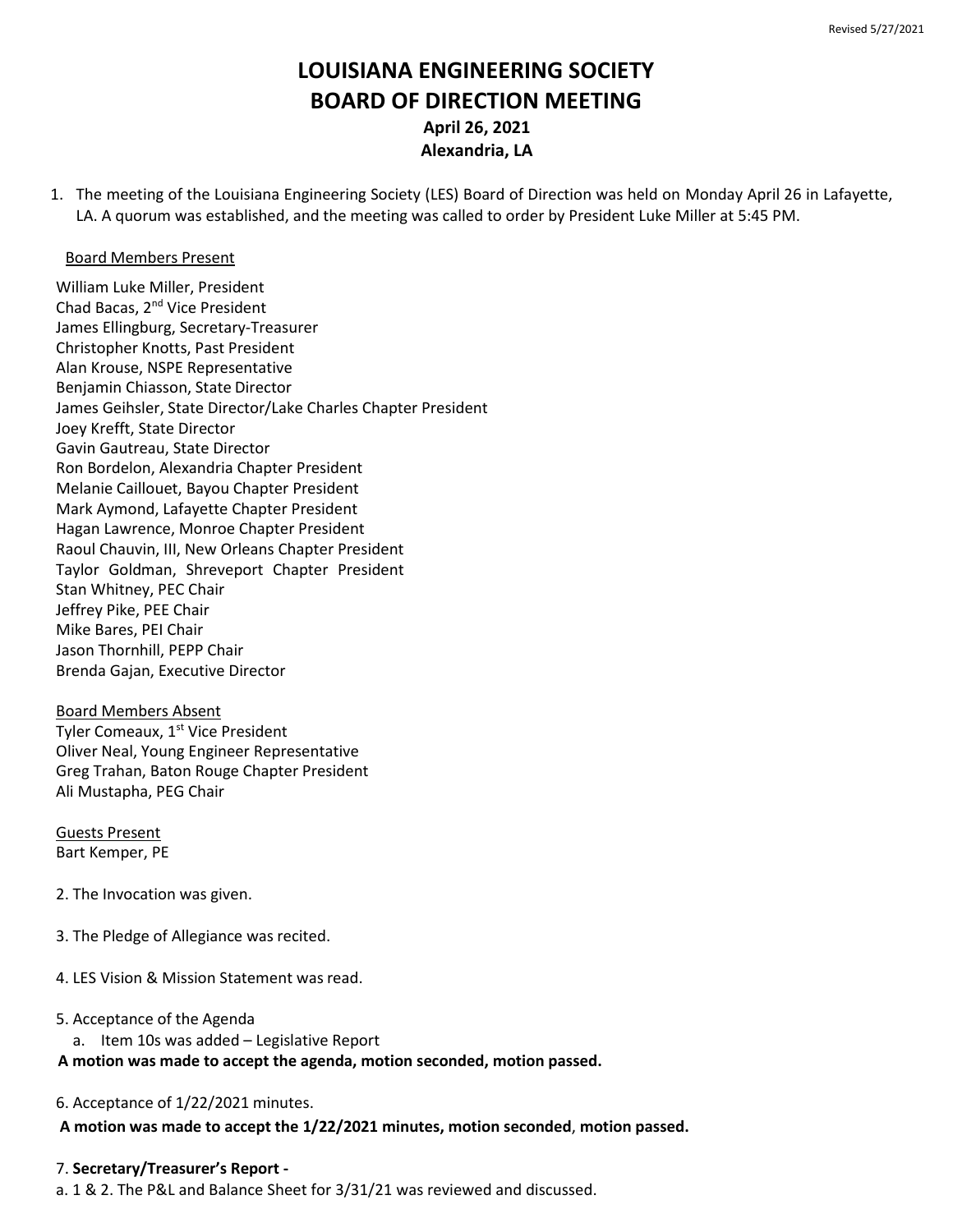# **A motion was made to accept the P&L and Balance Sheet as of 3/31/21, motion seconded, motion passed.**

8. **Executive Directors Report –** (see attached report) The LES 2021 election closed on 4/16/21. A Tellers Committee will be appointed to count ballots. Chapters are required to turn in their Chapter Annual Report by May 28. Handbook appointments are due May 21. Janice Williams was appointed to LAPELS Board as new PEG representative. The State office updated the fire system and the monitoring system with cell radios, which will result in savings each month. LES upcoming events include an ADA seminar May 17, a Life Safety Code Seminar on May 25, the LES June Meeting on June 3, the first board meeting of the new board on June 3, the 2<sup>nd</sup> Annual Golf Tournament on June 4, and the General Membership Meeting on June 9. We removed the NSPE references from Appendix 8 in the handbook to correspond with the bylaws. LES applied for a PPP loan and it is still in the processing stage. If approved, it will be approximately \$38,000.

# 9.**Old Business** –

- a. **Mathcounts Competition** (see attached report) A brief discussion took place about this year's changes to Mathcounts due to it being virtual. Mathcounts National is hoping to resume normal practices for next year's competition.
- b. **Recommendation from CPD Committee -** (see attached report) Members of the CPD Committee discussed and voted by email on March 22, 2021 on the proposed JESC Speaker Agreement. The original "Speaker Agreement" which was approved at the 9/25/2020 Board of Direction Meeting was edited to better suit JESC requirements.

# **A motion and a second was made to accept the JESC Speaker agreement, motion passed.**

- c. **Vote on Changes to LES Strategic Plan** (see attached report) An Ad hoc committee consisting of Luke Miller, Tyler Comeaux, Jim Ellingburg, Chad Bacas, Melanie Caillouet and Brenda Gajan was previously appointed to review and revise the LES Strategic Plan. Minor housekeeping and modernization was done to bring the plan up to date with the Society's current structure. The board will begin reviewing the Strategic Plan annually. Changes will be reviewed and Board Members will vote on adoption at the June Board Meeting.
- d.**NSPE Update, AIA Update & Complete Streets Council –** Alan Krouse ran for NSPE Regional Chairman but did not get appointed. He will try again in the near future for another NSPE regional position and LES President will send a letter of recommendation. This will also be Alan's last year as NSPE Chairman on our board of direction. NSPE Chairman will no longer be a part of the LES Board of Direction for now. AIA has started having meetings again. The discussion regarding defining incidental practices between engineers and architects is slowly moving forward and another meeting will be held next month. The Complete Streets Council has grown significantly since its start. Alan Krouse is now chairman.

# 10. **New Business** –

- a. **NSPE Open Forum Discussion** A lengthy discussion took place about NSPE's most recent open forum referencing the language in the Engineering Creed and what happened after NSPE sent a survey to all members. It was brought to the board's attention that one LES member has taken the initiative to stand up for both sides as well as keeping LES informed as to what was being said. It was brought to LES's attention as an example of how the board should handle situations like this in the future.
- b. **Report from LES Scholarship Committee –** (see attached report) The following five students have been selected to receive a \$500 LES Scholarship:
	- 1. Jase Mayorga UL Lafyette
	- 2. Max Broussard LA Tech
	- 3. Ammar Naser UNO
	- 4. Dondy Dorlus Southern University
	- 5. Hongjie Zhu LSU

# **A motion and a second was made by the committee to accept those names for the LES Scholarships, motion passed.**

c.**Appoint Tellers Committee** – The tellers committee was appointed consisting of Jim Geihsler, Gavin Gautreau and Joey